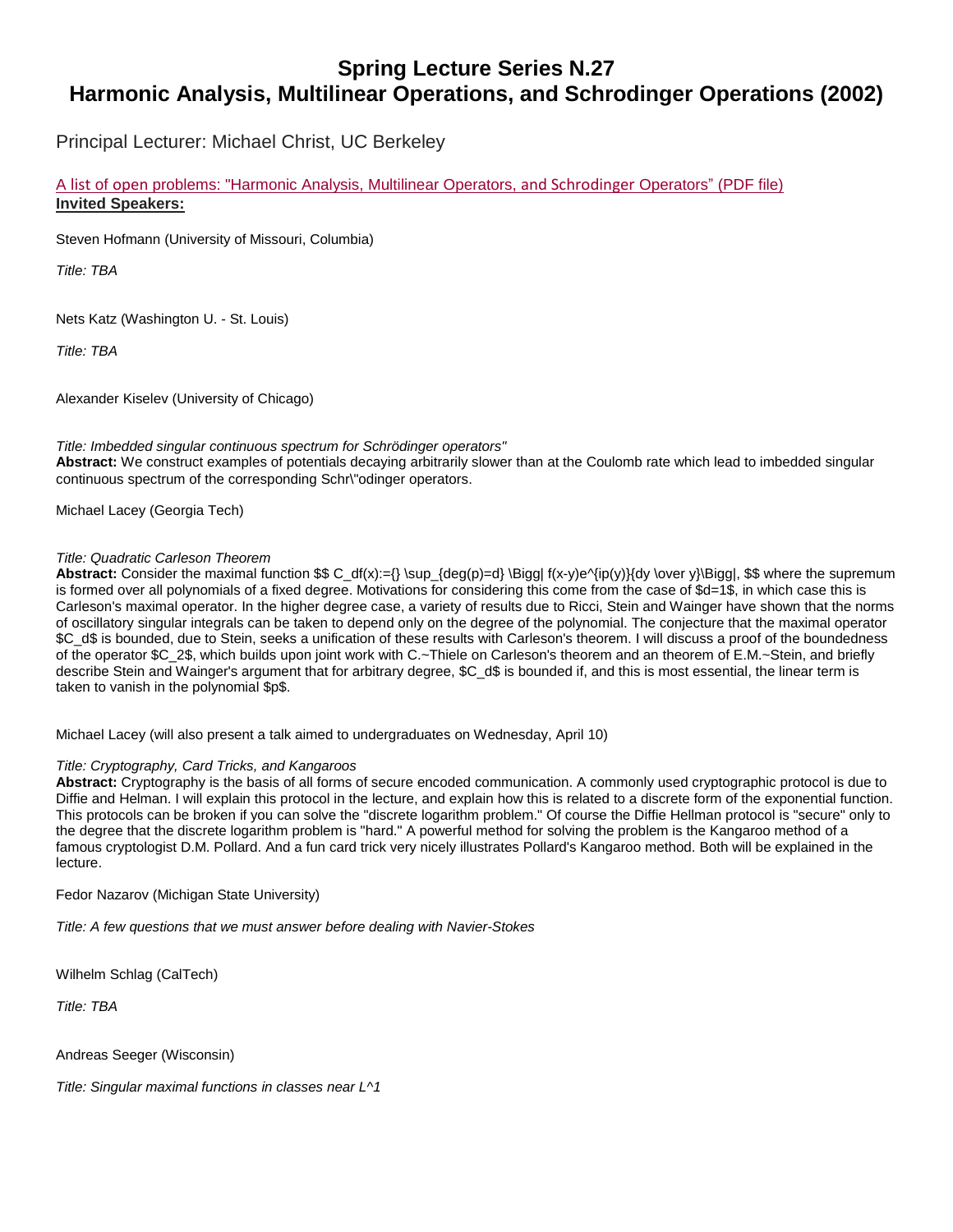### *Title: Nonlinear Fourier Analysis*

**Abstract:** Scattering and Inverse Scattering maps are widely regarded as nonlinear variants of the Fourier transform. For harmonic analysts this suggests to prove nonlinear variants of the basic estimates in Fourier analysis. Ultimately this leads to a better understanding of scattering theory. We are mainly interested in a nonlinear variant of Carleson's theorem. As of yet, this is unknown, but with Muscalu and Tao we have partial results such as a theorem in the Walsh case. In the talk we will give a brief introduction into the concept of nonlinear Fourier transform and discuss our results.

Stephen Wainger (University of Wisconsin),

*Title: Maximal functions on the discrete Heisenberg group with applications to ergodic theory*

## **Contributions by:**

Arpad Benyi (University of Kansas)

*Title: Almost orthogonality and a class of bounded bilinear pseudodifferential operators*

Laura De Carli (University of Missouri, Columbia)

*Title: On the restriction properties of the fourier transform and related problems*

Marianne Korten (Kansas State)

*Title: Some results on the two-phase Stefan problem*

Norberto Laghi (University of Wisconsin)

*Title: L^2 boundedness of restricted X-ray transforms in R^3*

Jose Maria Martell (University of Missouri, Columbia),

*Title: Some extrapolation results for \$A\_\infty\$-weights*

Irina Mitrea (Cornell),

*Title: On the global hölder regularity of conformal maps*

Kasso Okoudjou (Georgia Tech),

*Title: Embeddings of Some Classical Banach Spaces Into Modulation Spaces*

Malabika Pramanik (University of Wisconsin)

*Title*: Decay of weighted oscillatory integrals in R^2

Igor E. Pritsker (Oklahoma State),

*Title: A discrete Pompeiu problem*

Abdumailk Rakhimov (University of Uzbekistan)

*Title: On the localization of the multiple trigonometric Fourier series of distributions*